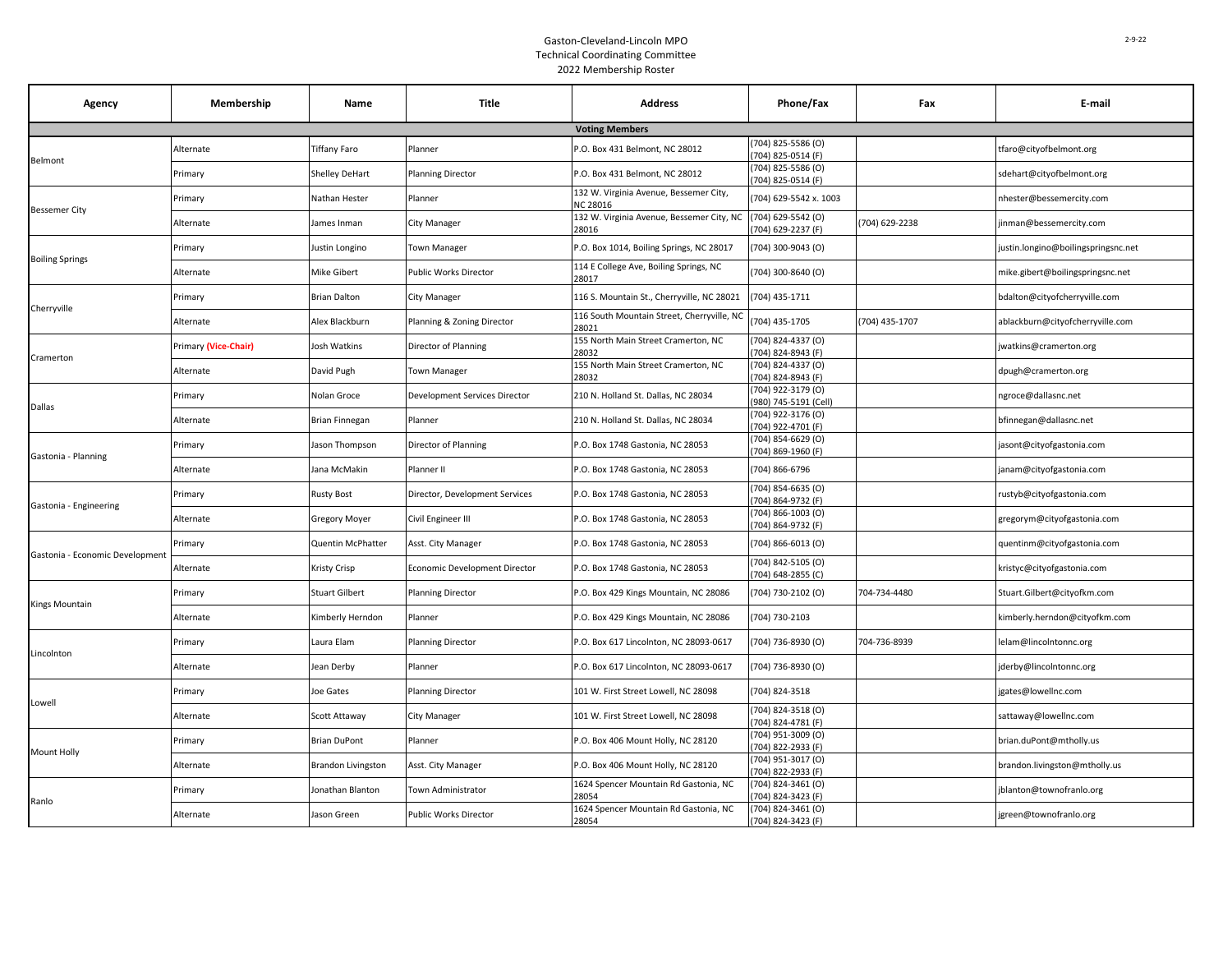## Gaston-Cleveland-Lincoln MPO Technical Coordinating Committee 2022 Membership Roster

| Agency                                                      | Membership      | Name                   | <b>Title</b>                                       | <b>Address</b>                                                     | Phone/Fax                                    | Fax          | E-mail                             |
|-------------------------------------------------------------|-----------------|------------------------|----------------------------------------------------|--------------------------------------------------------------------|----------------------------------------------|--------------|------------------------------------|
| Shelby                                                      | Primary         | Walter Scharer         | <b>Planning Director</b>                           | P.O. Box 207 Shelby, NC 28150                                      | $(704)$ 669-6569 (O)                         |              | walt.scharer@cityofshelby.com      |
|                                                             | Alternate       | Ben Yarboro            | City Engineer                                      | P.O. Box 207 Shelby, NC 28150                                      | $(704)$ 669-2060 $(0)$                       | 704-435-4464 | Ben.Yarboro@cityofshelby.com       |
| Stanley                                                     | Primary         | Heath Jenkins          | <b>Town Manager</b>                                | PO Box 279 Stanley, NC 28164                                       | (704) 263-4779 (O)<br>704) 263-9699 (F)      |              | hjenkins@townofstanley.org         |
|                                                             | Alternate       | Elisa Neal             | <b>Planning Director</b>                           | PO Box 279 Stanley, NC 28164                                       | (704) 263-4779 (O)<br>704) 263-9699 (F)      |              | eneal@townofstanley.org            |
| Cleveland County                                            | Primary         | Chris Martin           | <b>Planning Director</b>                           | P.O. Box 1210 Shelby, NC 28151                                     | (704) 484-4975 (O)                           | 704-484-4903 | chris.martin@clevelandcountync.gov |
|                                                             | Alternate       | Henry Earle            | Planner                                            | P.O. Box 1210 Shelby, NC 28151                                     | (704) 263-4779 (O)                           |              | Henry.earle@clevelandcounty.gov    |
| <b>Gaston County</b>                                        | Primary         | David Williams, AICP   | Comm. Affairs & Development<br>Administrator       | P.O. Box 1578 Gastonia, NC 28053                                   | (704) 866-3473 (O)<br>704) 866-3908 (F)      | 704-867-1764 | david.williams@gastongov.com       |
|                                                             | Alternate       | Juan Garcia            | <b>GIS Data/Transportation Planning</b><br>Analyst | P.O. Box 1578 Gastonia, NC 28053                                   | (704) 866-3770 (O)<br>(704) 866-3908 (F)     |              | juan.garcia@gastongov.com          |
| Lincoln County                                              | Primary (Chair) | Andrew Bryant, AICP    | Director of Dev. Services                          | 302 North Academy St., Suite A Lincolnton,<br><b>NC 28092</b>      | (704) 736-8726 (O)                           | 704-732-9010 | abryant@lincolncounty.org          |
|                                                             | Alternate       | Jordan Tubbs           | Planner II                                         | 302 North Academy St., Suite A Lincolnton<br><b>NC 28092</b>       | (704) 736-8420 (O)                           | 704-732-9010 | jtubbs@lincolncounty.org           |
| Gastonia Transit                                            | Primary         | Cindy Forrester        | Div. Manager of Equipment Services                 | P.O. Box 1748 Gastonia, NC 28053                                   | (704) 836-0039 (O)                           |              | cforrester@cityofgastonia.com      |
|                                                             | Alternate       | Kristi Davis           | <b>Grant Facilitator</b>                           | P.O. Box 1748 Gastonia, NC 28053                                   | $(704)$ 866-1011 $(0)$<br>(704) 869-1939 (F) |              | kristid@cityofgastonia.com         |
|                                                             | Primary         | Michael Coone          | Administrator - Adult & Aging Services             | P.O. Box 1578 Gastonia, NC 28053                                   | $(704)$ 862-7663 $(O)$                       |              | Michael.Coone@gastongov.com        |
| <b>Gaston County ACCESS</b>                                 | Alternate       | Twanna Littlejohn      | <b>Transportation Coordinator</b>                  | P.O. Box 1578 Gastonia, NC 28053                                   | (704) 866-3254                               |              | twanna.littlejohn@gastongov.com    |
| Transportation Administration of                            | Primary         | Stephanie Costner      | Director                                           | P.O. Box 3210 Shelby, NC 28151                                     | (704) 482-6465 (O)                           |              | shcostner@yahoo.com                |
| <b>Cleveland County</b>                                     | Alternate       | VACANT                 |                                                    |                                                                    |                                              |              |                                    |
| <b>Fransportation Lincoln County</b>                        | Primary         | Kristal Ford           | <b>Transportation Manager</b>                      | 435 Salem Church Rd. Lincolnton, NC 28092                          | 704) 736-9626 (O)<br>(980) 429-8120 (Cell)   |              | kford@lincolncounty.org            |
|                                                             | Alternate       | <b>Donald Ghantt</b>   | <b>Operations Supervisor</b>                       | 435 Salem Church Rd. Lincolnton, NC 28092                          | (704) 736-2035                               |              | dghantt@lincolncounty.org          |
| <b>Cleveland County Economic</b><br>Development Partnership | Primary         | Kristin Reese          | <b>Executive Vice President</b>                    | LaGrand Conference Center, 1800 E.<br>Marion St., Shelby, NC 28152 | (704)-669-4701                               |              | kristin@ccedp.com                  |
|                                                             | Alternate       | Beth Norman            | Director of Business Svcs                          | LaGrand Conference Center, 1800 E.<br>Marion St., Shelby, NC 28152 | (704) 669-4702                               |              | beth@ccedp.com                     |
| <b>Gaston County Economic</b><br>Development Commission     | Primary         | Alisha Sheets Summey   | <b>Economic Development Specialist</b>             | PO Box 2339 Gastonia, NC 28053-2339                                | (704) 825-4046 (O)<br>(704) 825-4066 (F)     |              | alisha.sheets@gastongov.com        |
|                                                             | Alternate       | <b>Richard Randall</b> | <b>Existing Industry Manager</b>                   | PO Box 2339 Gastonia, NC 28053-2340                                | (704) 825-7512 (O)<br>(704) 825-4066 (F)     |              | richard.randall@gastongov.com      |
| Lincoln County Economic<br>Development Association          | Primary         | Kara Brown             | Account Services Manager                           | 502 E. Main St., Lincolnton, NC 28092                              | 704 732-1511                                 |              | kara@lincolneda.org                |
|                                                             | Alternate       | Cliff Brumfield        | <b>Executive Director</b>                          | 502 E. Main St., Lincolnton, NC 28092                              | (704)-732-1511 X4                            |              | cliff@lincolneda.org               |
| <b>NCDOT - Transportation Planning</b><br><b>Branch</b>     | Primary         | Dominique Boyd         | <b>GCLMPO Coordinator</b>                          | 1554 Mail Service Center; Raleigh, NC<br>27699                     | (919) 707-0932 (O)                           |              | dlboyd1@ncdot.gov                  |
|                                                             | Alternate       | Andy Bailey            | Group Supervisor                                   | 1554 Mail Service Center; Raleigh, NC<br>27699                     | (919) 707-0991 (O)<br>(919) 733-9794 (F)     | 919-715-1160 | jabailey@ncdot.gov                 |